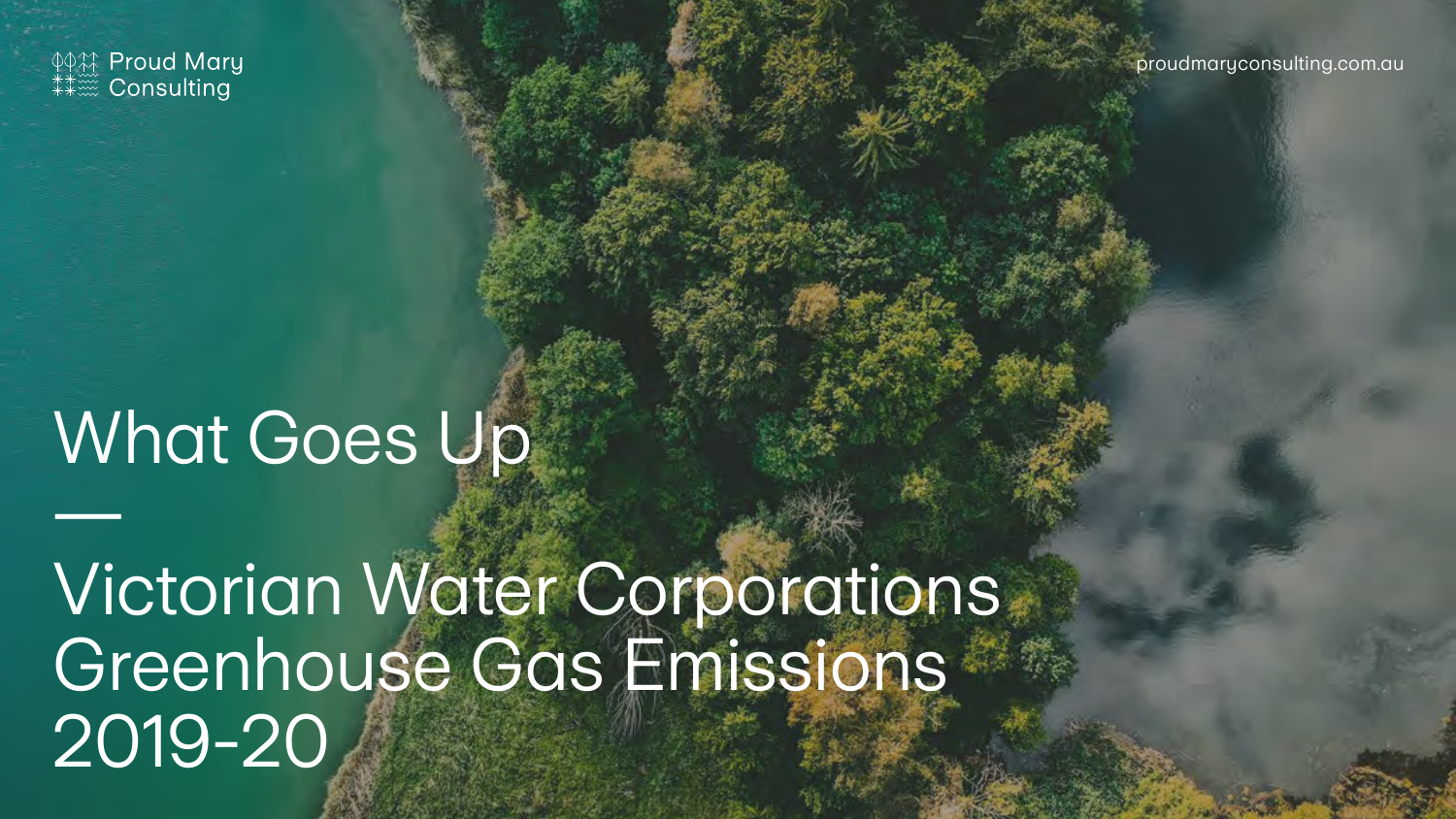In 2019–20, Victorian water corporation emissions continued to rise, approaching double the 2024–25 compliance obligation.

Given this continued rise, meeting the 2024–25 targets will be challenging for some corporations. While almost all survey respondents expect to achieve their targets, several reported that they now expect to exceed their 2024–25 targets.

### Findings

#### 2030 Targets

#### Large-Scale Generation **Certificates**

As most water corporations are preparing their next Price Submissions that will take them to 2028, attention is focusing on targets for 2030, since initiatives to meet these targets will need to be implemented during the next price period.

VicWater has identified in its Policy Platform the need for the Statement of Obligations (Emission Reduction) to provide a 'clear net zero emissions target to allow sufficient time for water corporations to achieve this goal efficiently' — see [https://vicwater.org.au/vicwater](https://vicwater.org.au/vicwater-policy-platform/)[policy-platform/.](https://vicwater.org.au/vicwater-policy-platform/)

The decline in emissions from the corporations other than Melbourne Water was despite the delay to the Zero Emissions Water (ZEW) solar project that came online in October 2020. With Large-Scale Generation Certificates (LGCs) now flowing from ZEW, water corporations have more scope to reduce their emissions in 2020–21.

In 2019–20 one water corporation, South East Water, reported retiring LGCs, demonstrating their utility to flexibly reduce emissions.

When Melbourne Water's emissions are excluded, the remaining water corporations reported lower emissions overall than 2018–19. This overall decrease in emissions was anticipated by the corporations in last year's survey. The emission decline was due to new emission reduction projects coming online, and fewer emission increases from one-off causes such as desludging.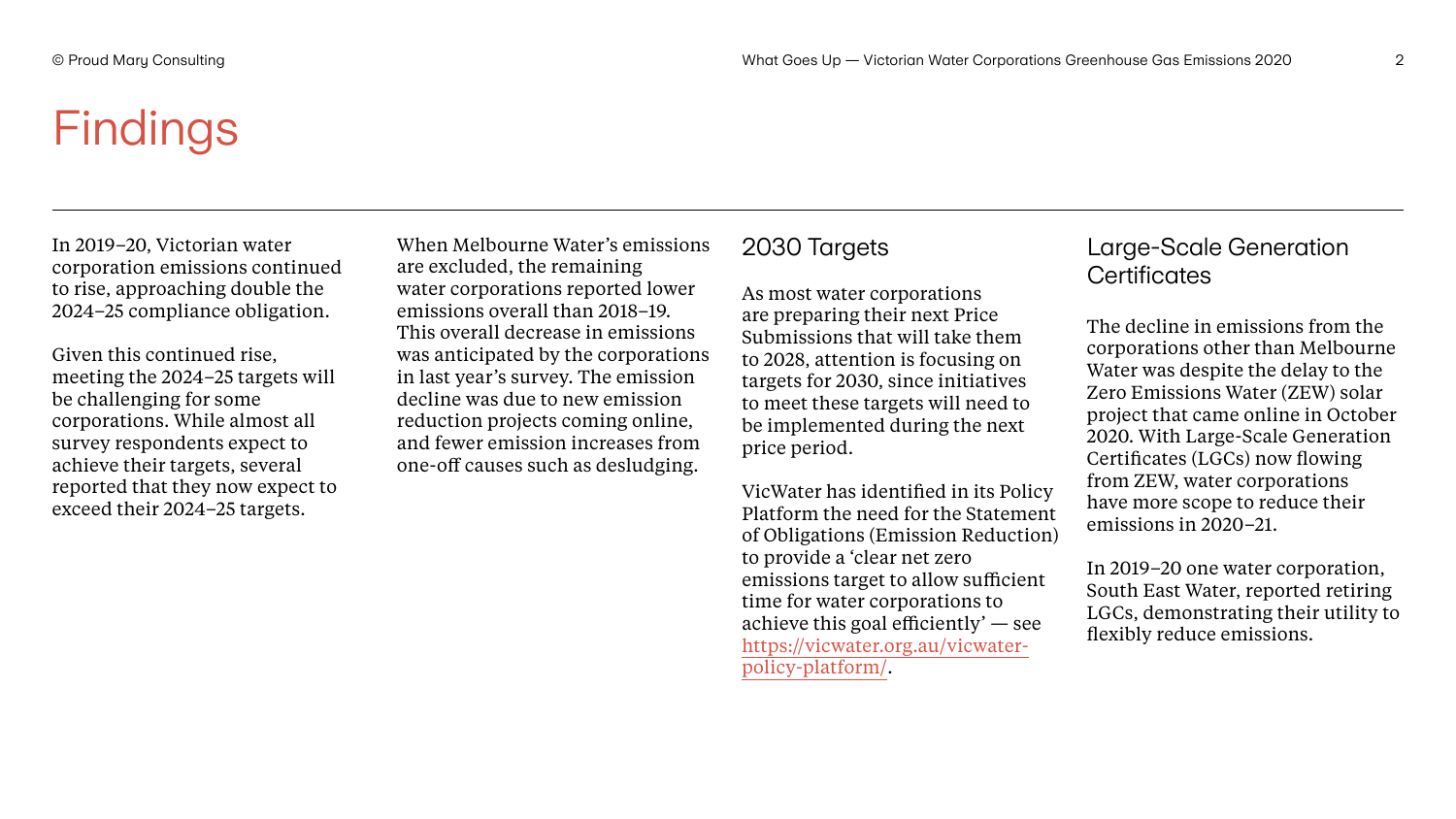#### Carbon Offsets

Two water corporations reported retiring carbon offsets, although neither retired offsets eligible to reduce reportable emissions under the Statement of Obligations (Emissions Reduction).

There is significant demand for increased access to offsets: over half of the survey respondents would like to use offsets but would prefer to access a broader range, beyond the limited range of offsets currently available under the Statement of Obligations (Emissions Reduction) (that is, offsets created by or on behalf of a water corporation or catchment management authority in Victoria).

VicWater has also identified this need, advocating for 'access to all

## Findings (cont.)

Victorian carbon offsets that are available under the Climate Active Carbon Neutral Standard' — see [https://vicwater.org.au/vicwater](https://vicwater.org.au/vicwater-policy-platform/)[policy-platform/.](https://vicwater.org.au/vicwater-policy-platform/) To support industry decision making on offsets, VicWater has also published a guide prepared by Proud Mary — see [https://vicwater.org.au/](https://vicwater.org.au/industry-guides/) [industry-guides/](https://vicwater.org.au/industry-guides/) .

### Electricity Market Services

This year's survey responses show a marked increase in water corporations' interest in providing electricity market services, where there are emerging opportunities including the new Wholesale Demand Response Mechanism (WDRM) and ancillary services.

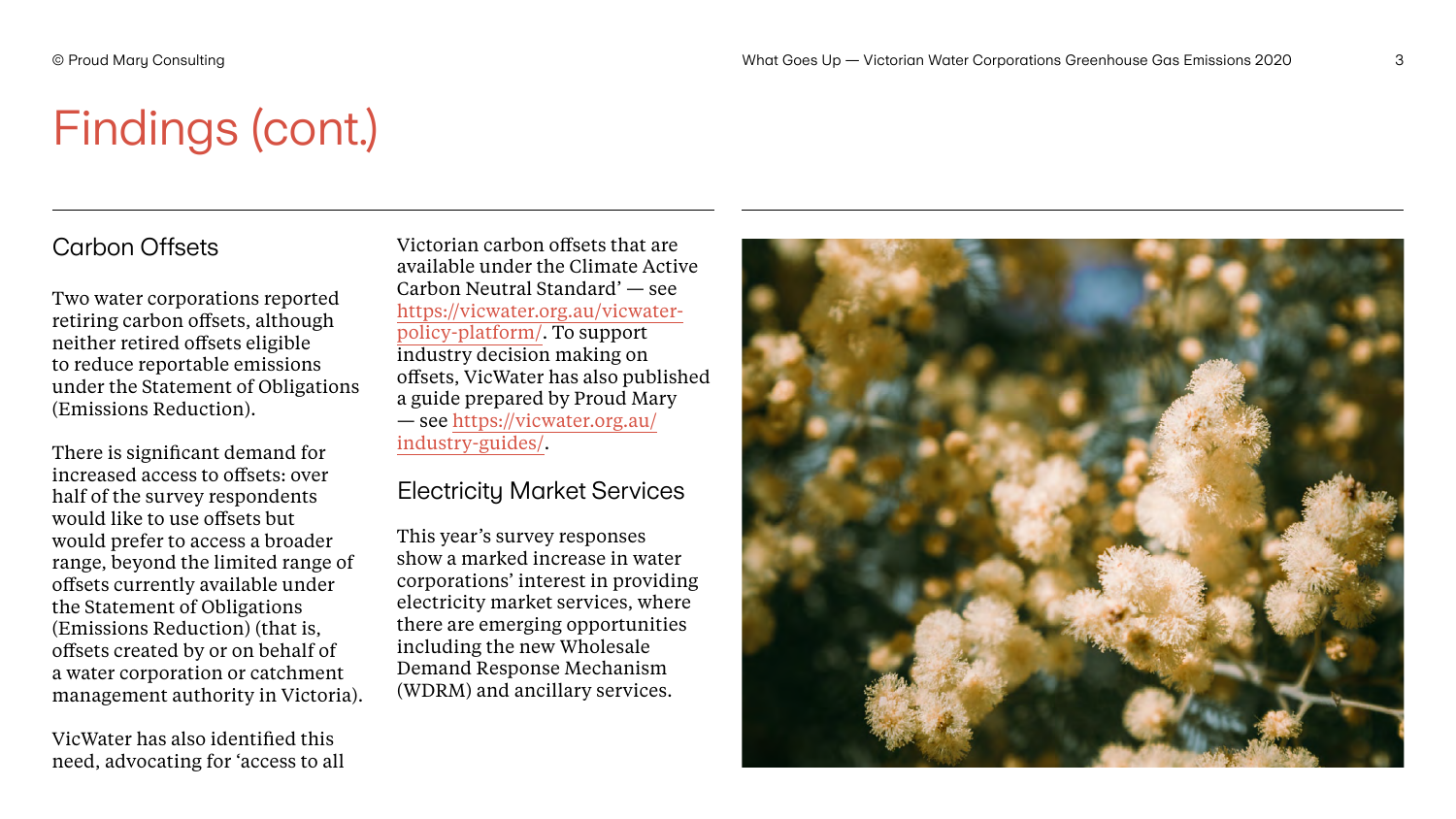In 2018 the Victorian Minister for Water made a Statement of Obligations (Emission Reduction) (SoO(ER)) that commits the State's 19 water corporations to reducing their greenhouse gas emissions to nominated target amounts by 2025.

In this report Proud Mary Consulting sets out performance to date in reducing emissions and identifies some of the challenges and opportunities that the water corporations face.

Reducing emissions in the Water Sector

In 2016, the Government committed in Water for Victoria that 'Our water sector will be a leader in the state's climate change mitigation and adaptation actions'. The Victorian water sector has the most advanced approach to emissions reduction of any sector within the Victorian Government and as such its performance in reducing emissions is of broad interest. Over time, other sectors are likely to follow, including health, transport and education.

Water for Victoria established a process whereby each water corporation 'pledged' an emission reduction for 2025 which was returned to the water corporations as a regulatory obligation in the SoO(ER).

Proud Mary has compiled this report from emissions data reported in the water corporations' 2019–20 annual reports and responses to a survey sent to all water corporations. Fifteen of the water corporations completed the survey.

### Introduction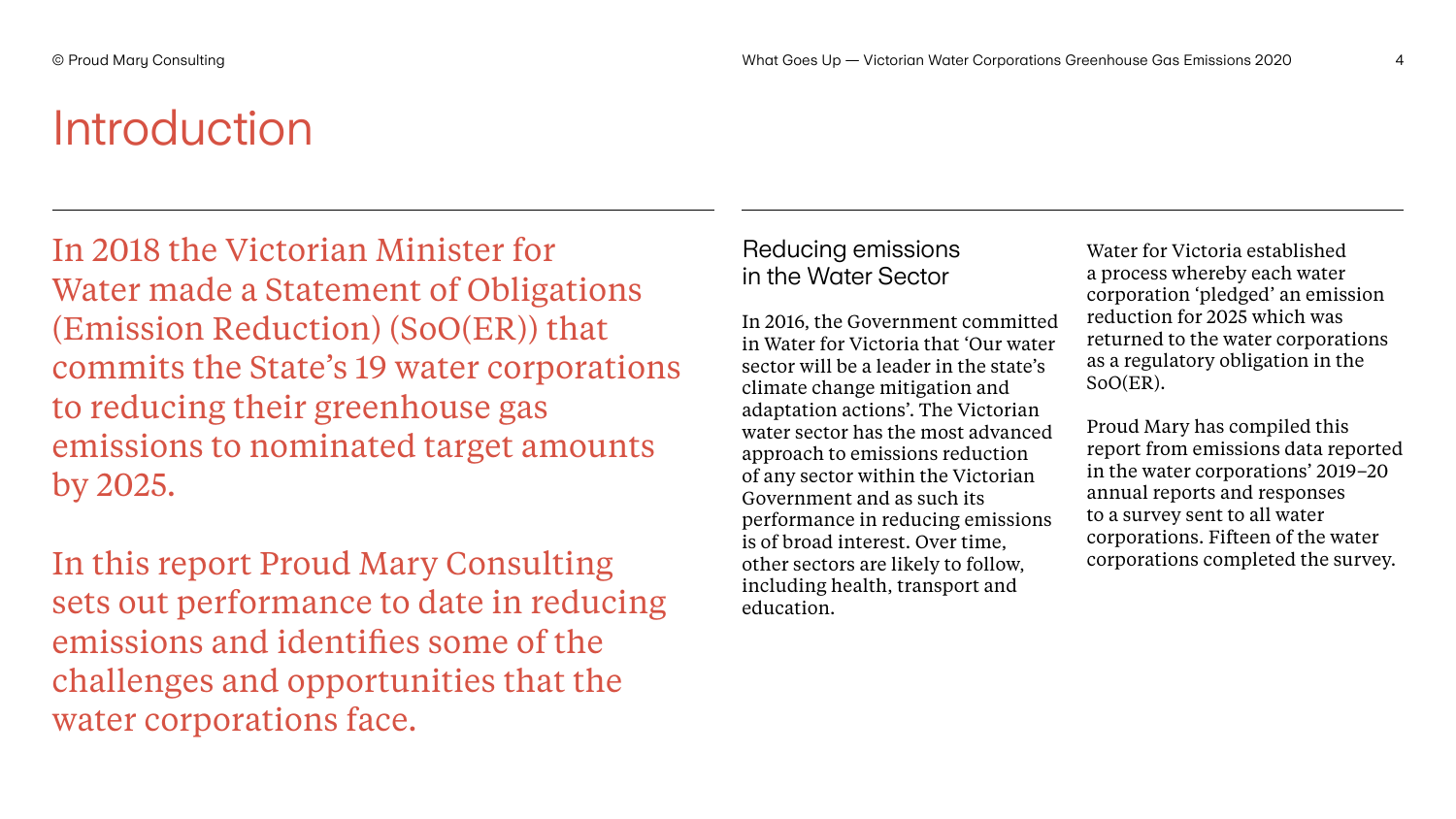### Results: 2019–20 Victorian Water Sector Emissions

emissions have increased by 56,900 tonnes CO2-e in 2019–20 compared to 2018–19. This means that collectively, the corporations need to reduce their emissions by 473,613 tonnes CO2-e or 48% by 2025.

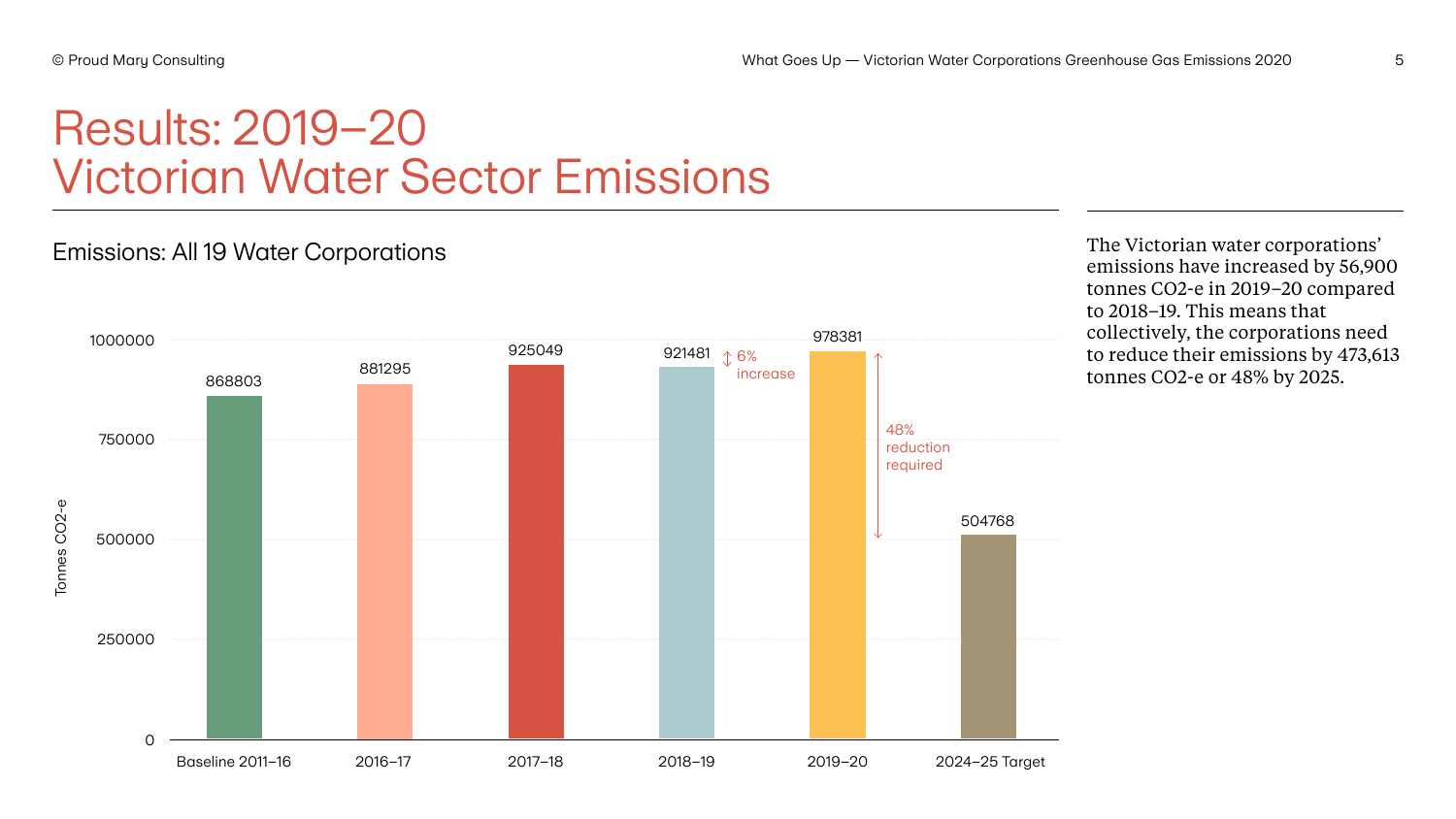Melbourne Water is the largest emitter of all the water corporations, contributing more emissions in 2019–20 than all the other corporations combined.

When the emissions generated by Melbourne Water are removed, the emissions from the rest of the industry are lower in 2019–20 than 2018–19, decreasing from 490,135 tonnes CO2-e in 2018–19 to 464,684 tonnes CO2-e in 2019–20. This shows that when removing Melbourne Water, the water corporations require a collective emissions reduction of 35% to reach the 2025 target.

### Results: 2019–20 Victorian Water Sector Emissions (cont.)

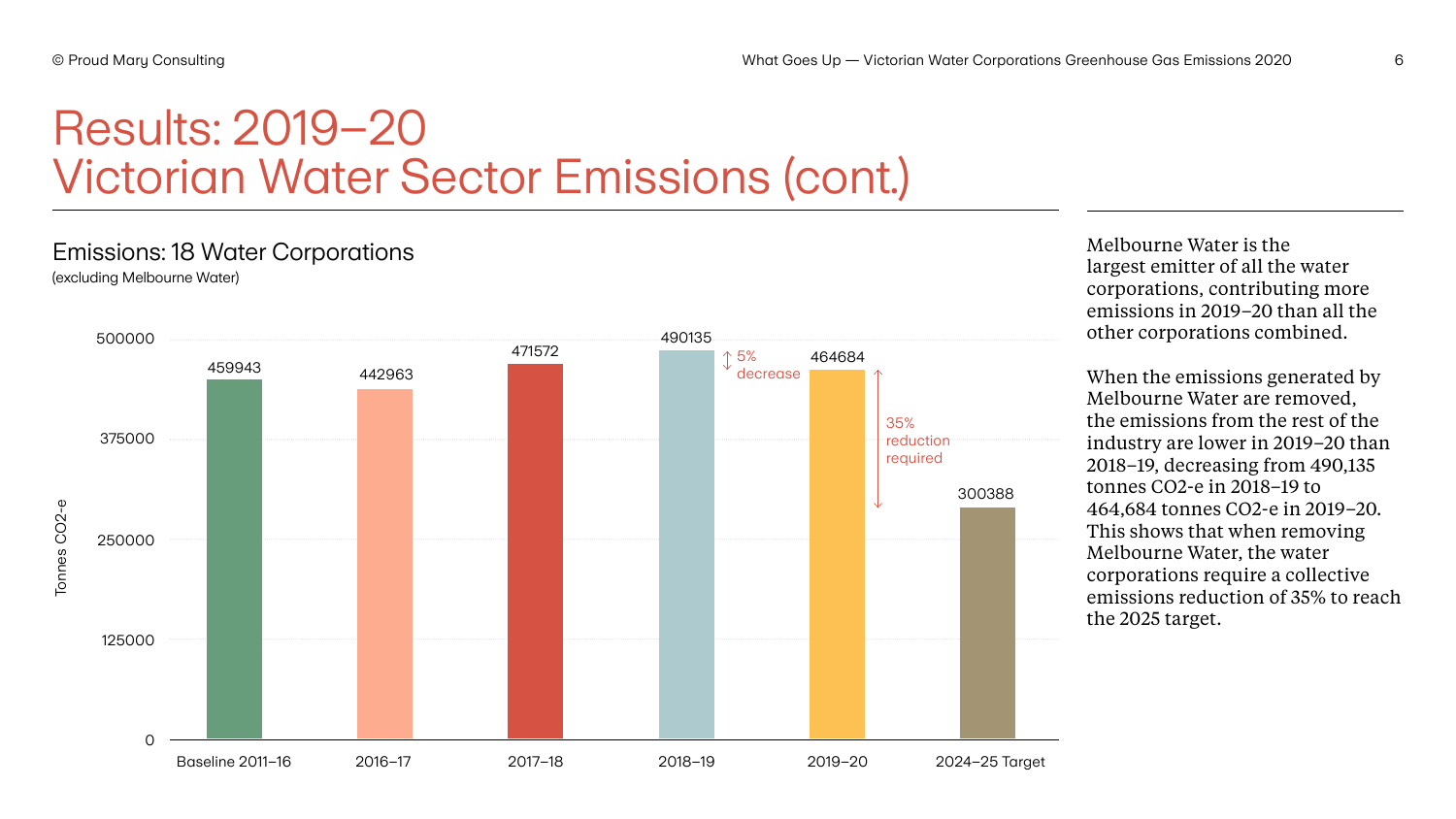### Results: 2019–20 Victorian Water Sector Emissions (cont.)

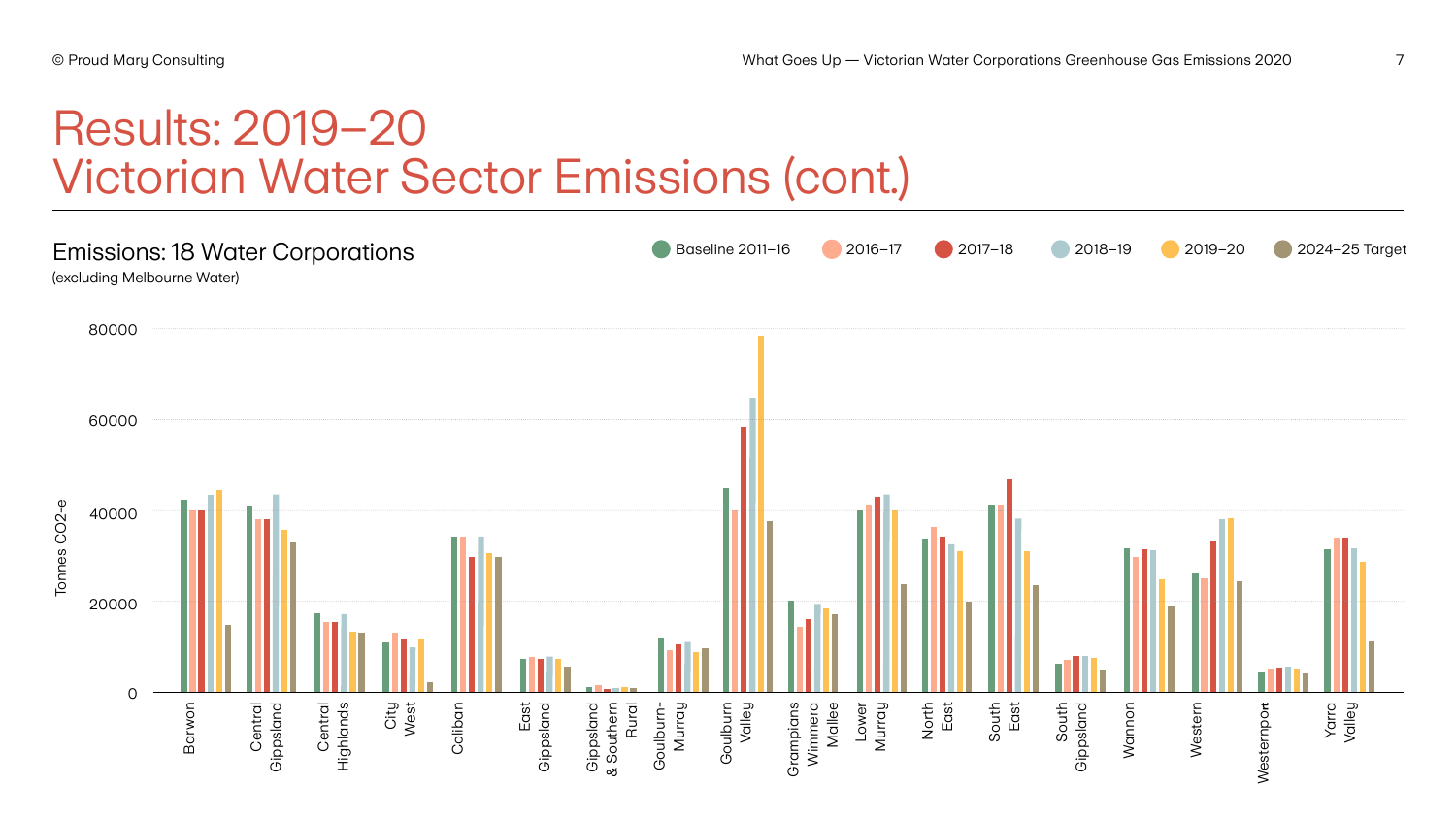Between 2018–19 and 2019–20, Melbourne Water reported a 19% increase in emissions. A 60% reduction in emissions is now required by 2025 to reach the target emissions. Melbourne Water reported increased electricity usage for water treatment and pumping due to higher rainfall and increased throughput at the Eastern and Western Treatment plants as reasons for higher emissions.



### Results: 2019–20 Victorian Water Sector Emissions (cont.)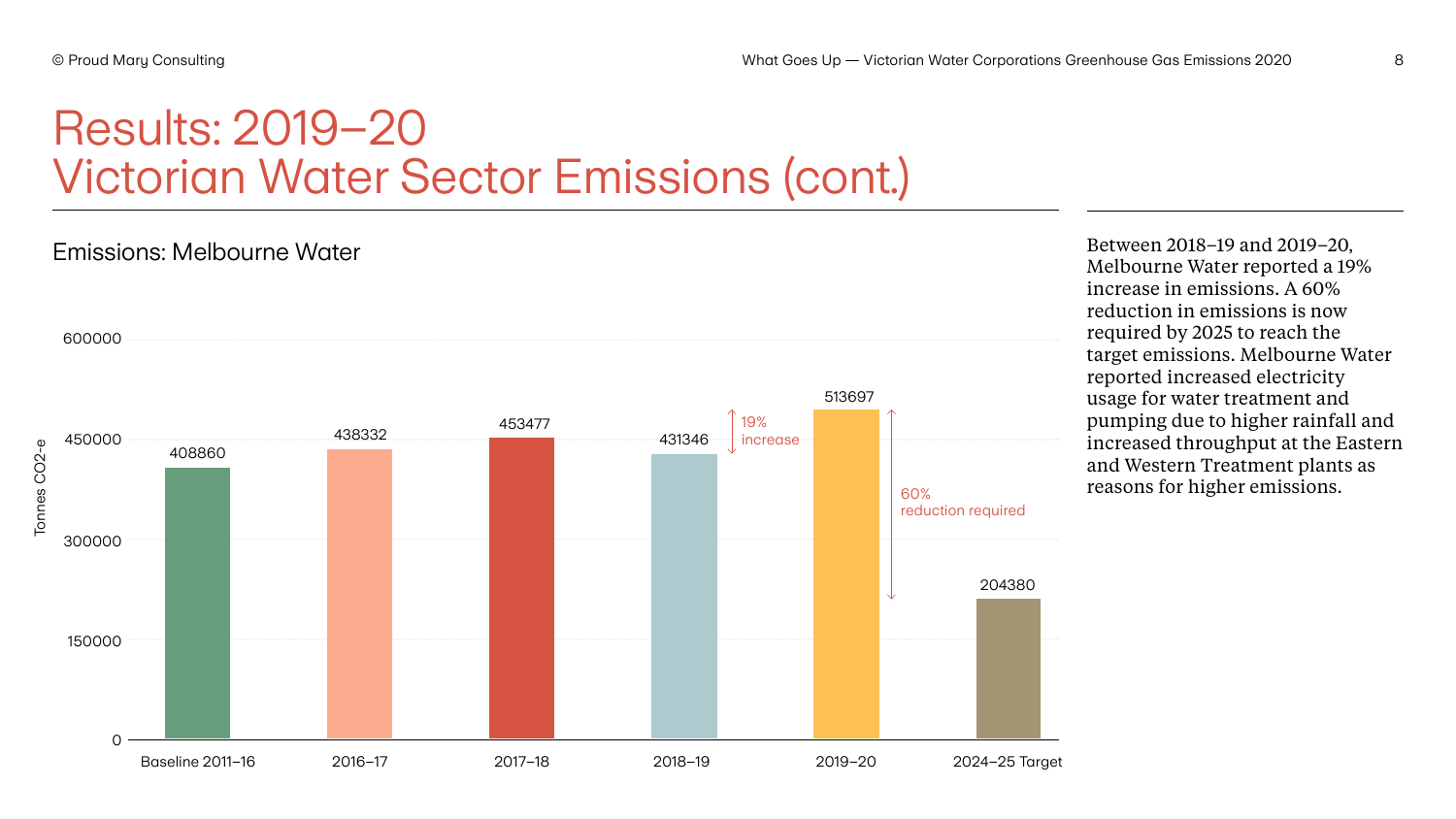### 2019–20 Scope 1 and 2 Emissions

2019–20 is the first year of Scope 1 and 2 reporting. As such, there is no trend data yet. The 2019–20 total Scope 1 emissions from the water corporations was 415,893 tonnes CO2-e and Scope 2 emissions was 562,185 tonnes CO2-e. Goulburn Valley Water has the highest proportion of Scope 1 emissions at 54,736 tonnes CO2-e out of a total of 77,754 tonnes CO2-e. Seven water corporations reported 60–69% Scope 2 emission to 31–40% Scope 1 emissions (Gippsland Water, Central Highlands Water, East Gippsland Water, Goulburn-Murray Water, North East Water, South East Water and Western Water). This is the most common split between Scope 1 and 2 emissions.

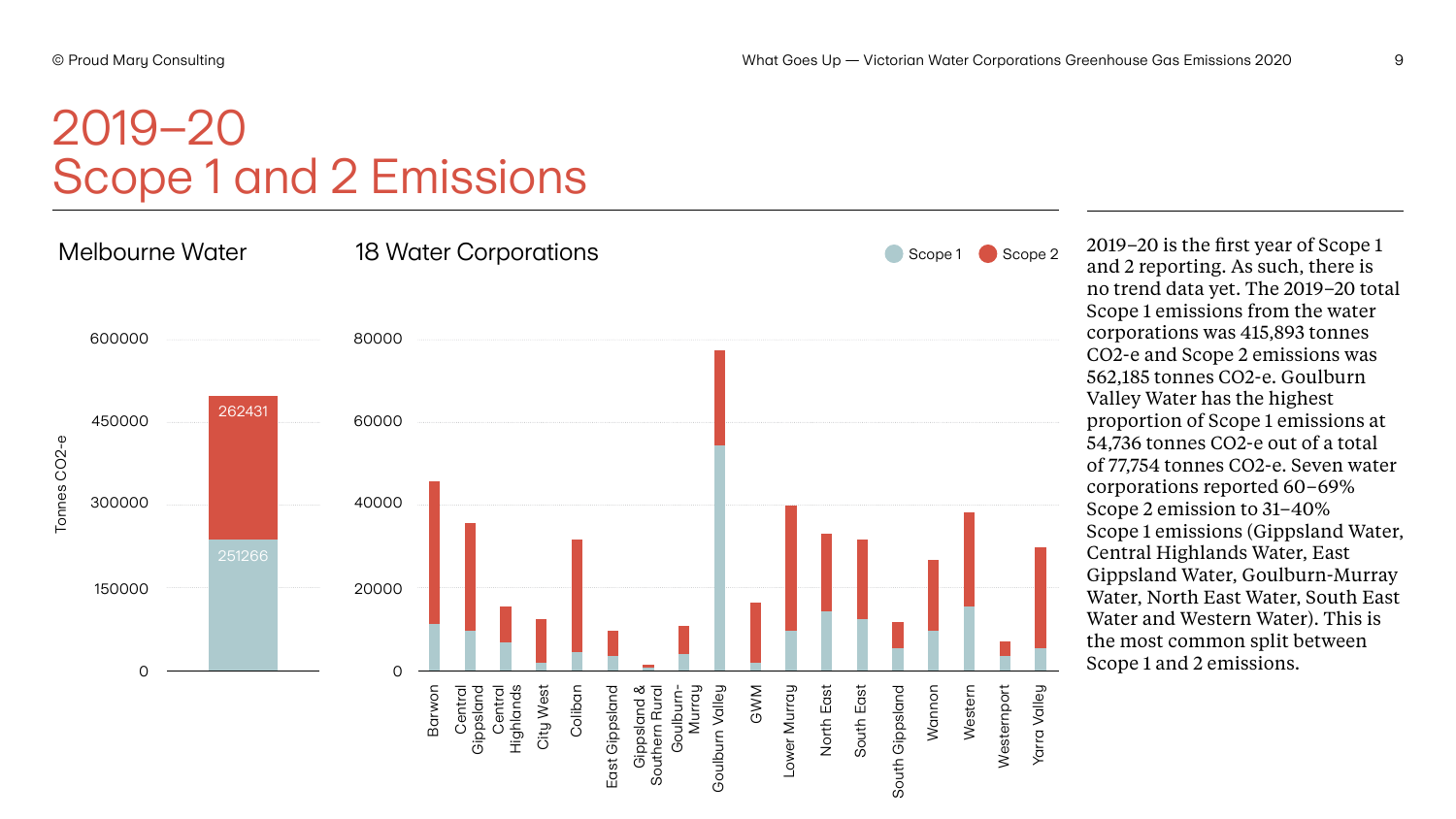The water corporation emissions have increased from 868,803 tonnes CO2-e in the SoO(ER) determined 2011–16 baseline, to 921,481 tonnes CO2-e in 2018–19 and again to 978,381 tonnes CO2-e in 2019–20. Compared to the twelve water corporations that experienced an increase in emissions in 2018–19, the five in 2019–20 represents an improvement.

Water corporations that experienced an increase in emissions between 2018–19 and 2019–20 were Barwon Water, City West Water, Goulburn Valley Water, Melbourne Water and Western Water. Goulburn Valley Water had the greatest increase of emissions in 2019–20 of 13,525 tonnes CO2-e. Gippsland Water had the greatest decline in emissions of 8,975 tonnes CO2-e, or 21%.

### Analysis

Goulburn Valley Water's increase in emissions was due to increased volumes of wastewater to treat. Barwon Water, City West Water, Melbourne Water and Westernport Water also reported increased emissions from wastewater and sewerage treatment. For City West Water and Western Water this was due to increased population and demand for their treatment services.

Melbourne Water also had increased emissions due to increased water pumping and desludging.

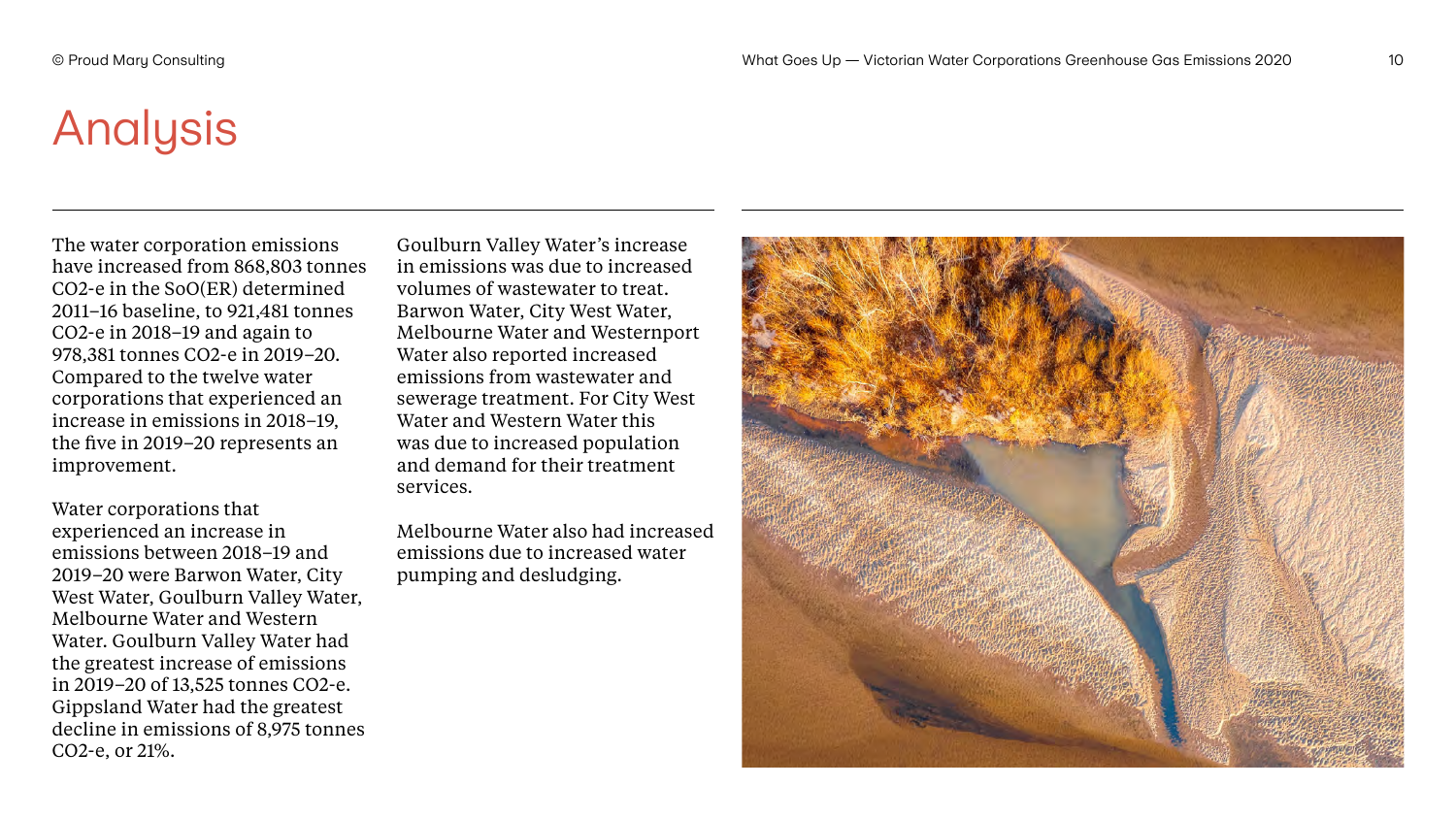### Emission Decrease

Emission reduction methods data was extracted from the water corporations' Annual Reports. Water corporations may use these methods and may not have referred to them in their reports.



|                                                                          | Barwon Central<br>Highlands | City West Coliban East | Gippsland | Gippsland Goulburn- Goulburn GWM<br>Murray | Valley | Lower<br>Murray | Melbourne North | East | South<br>East |
|--------------------------------------------------------------------------|-----------------------------|------------------------|-----------|--------------------------------------------|--------|-----------------|-----------------|------|---------------|
| COVID-19<br>reducing<br>emissions in<br>office and<br>fleet              |                             |                        |           |                                            |        |                 |                 |      |               |
| Reduced<br>emissions in<br>water-water<br>treatment<br>and<br>desludging |                             |                        |           |                                            |        |                 |                 |      |               |
| Increased<br>usage of<br>renewable<br>energy                             |                             |                        |           |                                            |        |                 |                 |      |               |
| Reduced<br>pumping<br>from rainfall<br>changes                           |                             |                        |           |                                            |        |                 |                 |      |               |
| Energy<br>efficiency<br>upgrades                                         |                             |                        |           |                                            |        |                 |                 |      |               |
| <b>Retired LGCs</b>                                                      |                             |                        |           |                                            |        |                 |                 |      |               |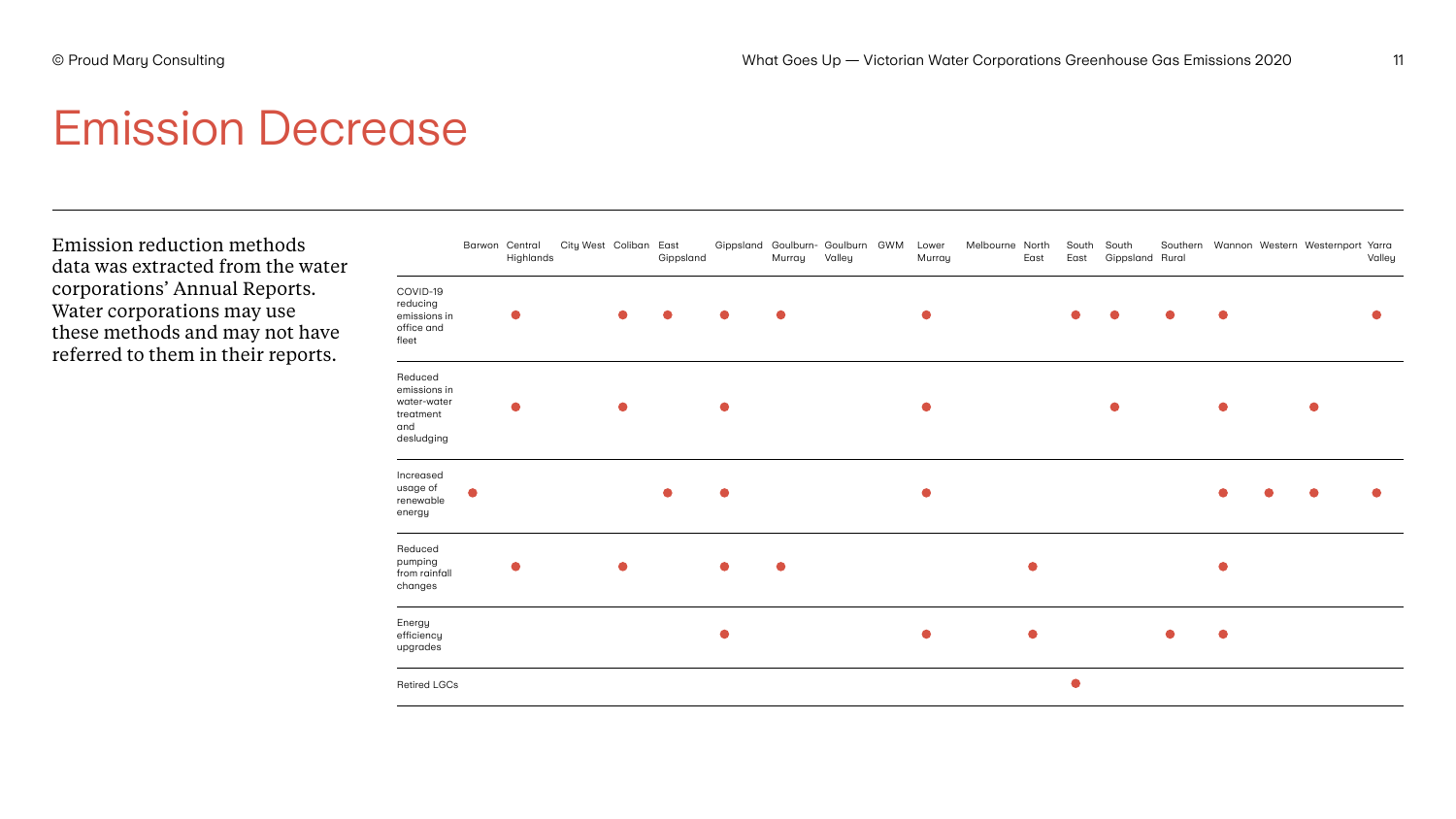### Plans for emission reduction

The plans for emission reduction were extracted from the water corporations' Annual Reports. Water corporations may use these methods and may not have referred to them in their reports.



|                                                                      | Barwon Central<br>Highlands | City West Coliban East | Gippsland | Gippsland Goulburn- Goulburn GWM<br>Murray | Valley | Lower<br>Murray | Melbourne North | East | South<br>East |
|----------------------------------------------------------------------|-----------------------------|------------------------|-----------|--------------------------------------------|--------|-----------------|-----------------|------|---------------|
| Behind<br>the meter<br>renewables                                    |                             |                        |           |                                            |        |                 |                 |      |               |
| Power<br>Purchase<br>Agreements                                      |                             |                        |           |                                            |        |                 |                 |      |               |
| Efficiency<br>and<br>energy use<br>optimisation                      |                             |                        |           |                                            |        |                 |                 |      |               |
| Water<br>reclamation<br>plant<br>process<br>(e.g. biogas<br>capture) |                             |                        |           |                                            |        |                 |                 |      |               |
| Carbon<br>offsets                                                    |                             |                        |           |                                            |        |                 |                 |      |               |
| Fuel<br>efficient<br>fleet                                           |                             |                        |           |                                            |        |                 |                 |      |               |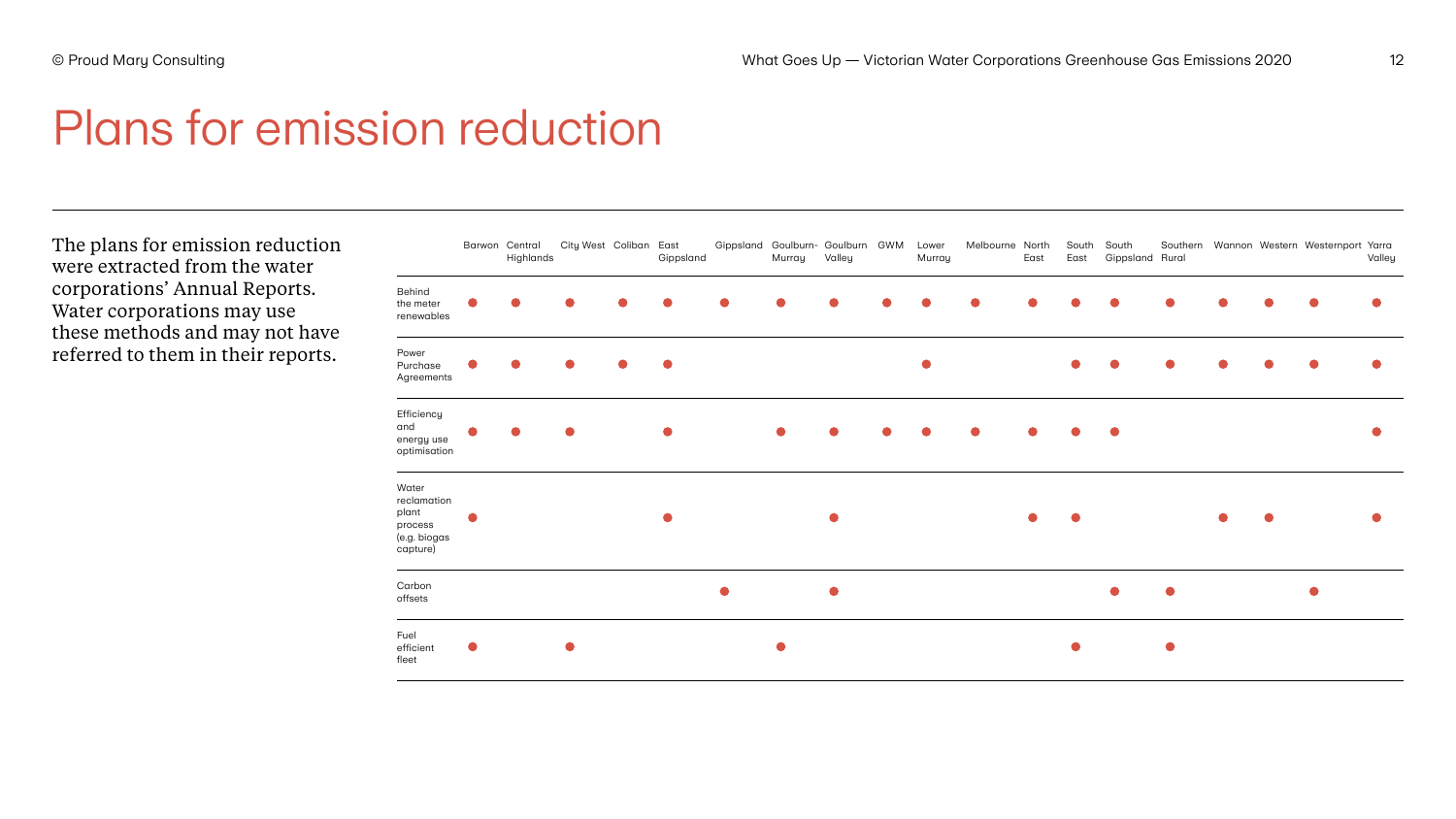### 2017–18 to 2019–20 Energy Usage Trends: 18 Water Corporations

Analysing the energy usage of the water corporations provides an insight into the sector's Scope 2 emissions of the water sector, noting though the impacts of grid decarbonisation over time.

Fifteen water corporations have increased usage of renewable energy between 2018–19 and 2019–20.

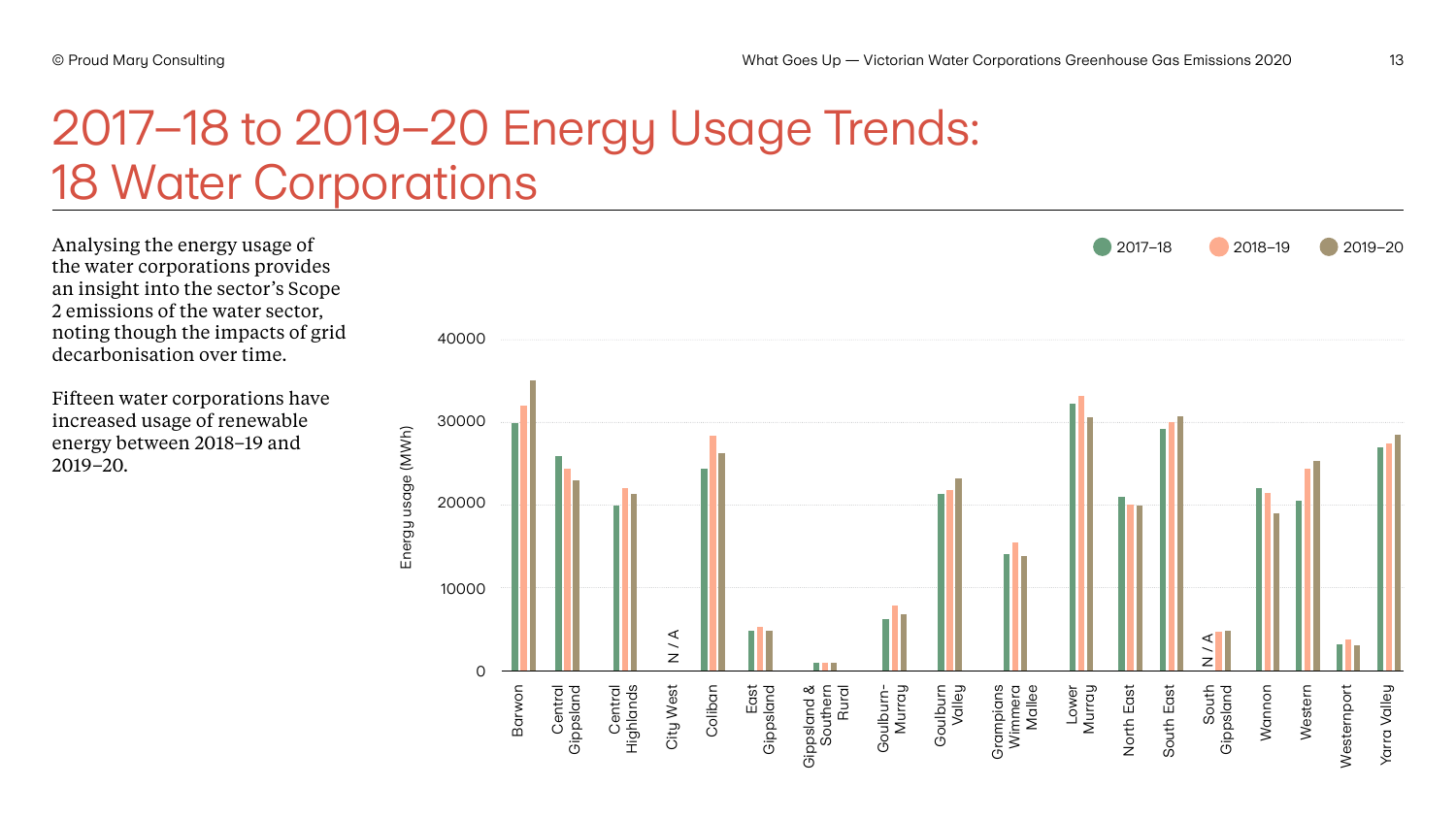### 2019–20 Energy Usage v. Emissions: 18 Water Corporations

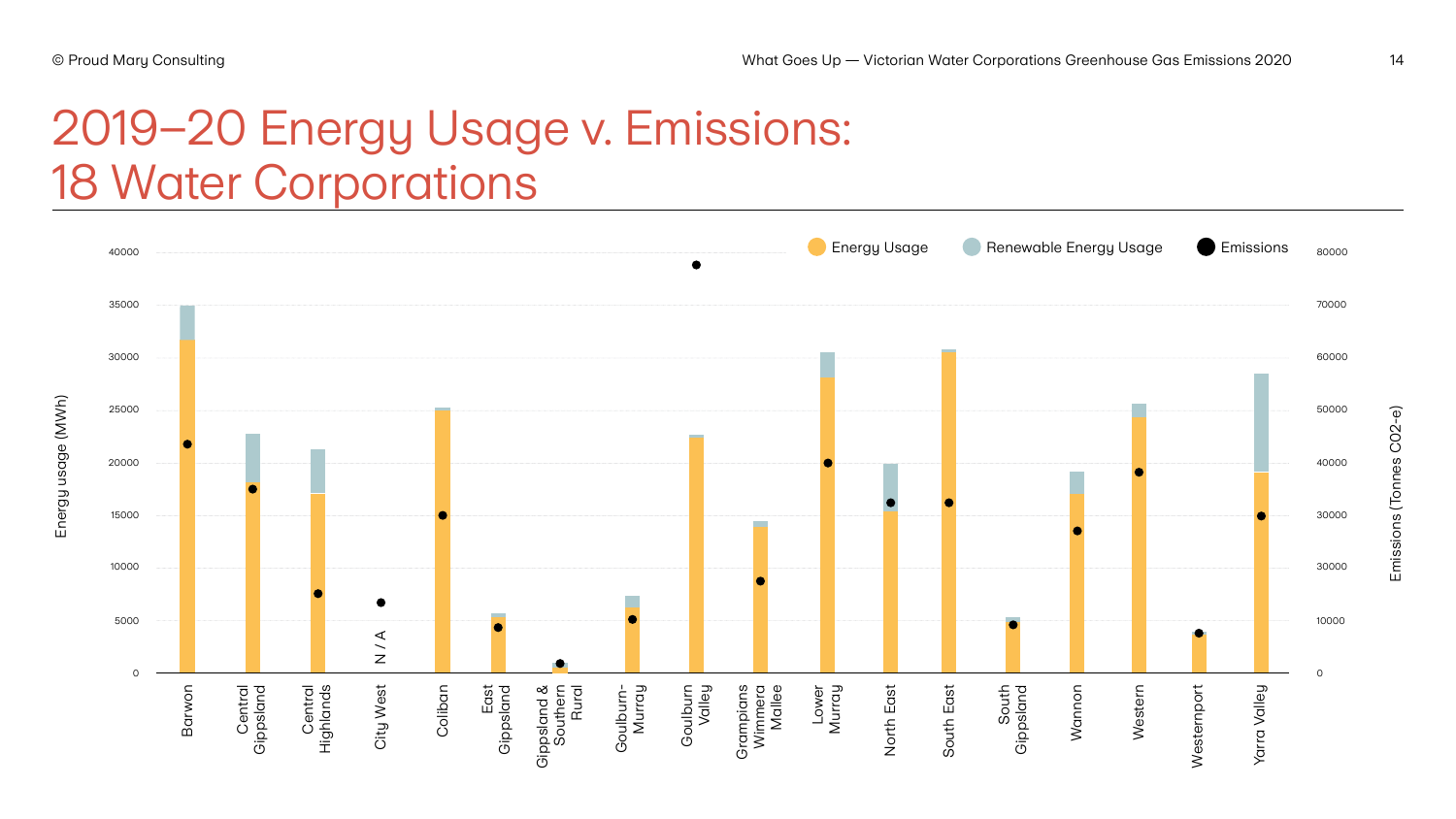### 2019–20 Energy Usage v. Emissions: Melbourne Water

Melbourne Water contributes more than half of the water corporations' energy usage. Energy usage increased each year for Melbourne Water, totalling 480,741 MWh in 2017–18, 482,280 MWh in 2018–19 and 710,431 MWh. in 2019–20. In 2019–20 renewable energy usage contributed 25.9% of Melbourne Water's energy usage.

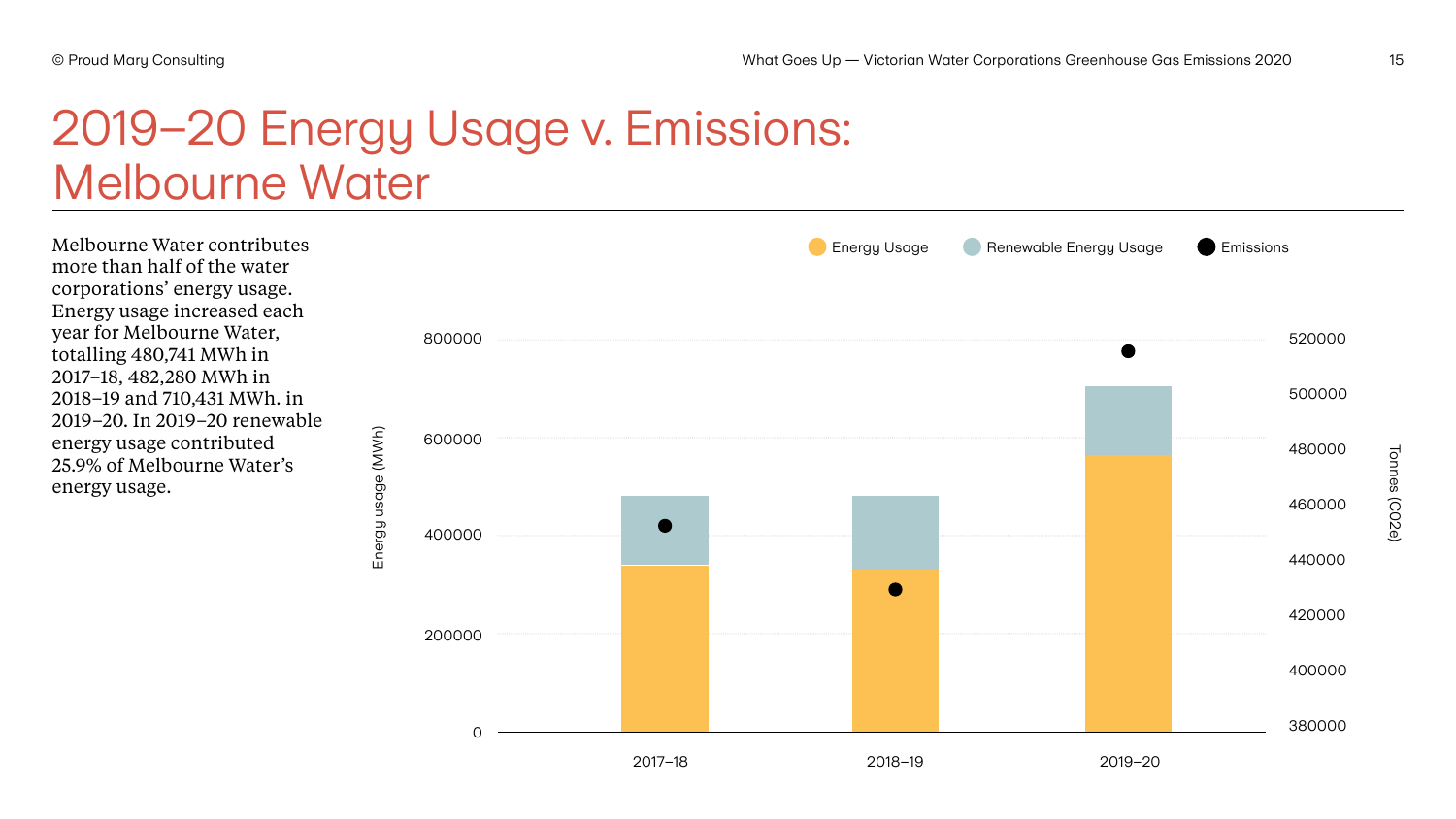### Survey Responses

Fifteen water corporations responded to the survey for this report. Water corporations are only named in this report when the information is from their public documents and that we maintain survey respondent anonymity.

Expectations for 2024–25 SoO(ER) Compliance Year

Of the fifteen water corporations, nine water corporations expect their greenhouse gas emissions to be similar to their 2024–25 SoO(ER) compliance level, and four water corporations expect theirs to be lower than that level.

Reasons for expected lower emissions include further internal strategies for emission reduction, and the success of current emission reduction projects.

Two water corporations expect their emissions to be higher than their 2024–25 SoO(ER) compliance level. This is attributed to inaccurate emissions forecasting for one, and not being able to offset emissions under the current offset policy for the other.

- $*$  Increased population growth intensifying service demand (despite the pause in international migration due to Covid-19 border closures).
- $*$  A lack of capital for mitigation projects.
- $*$  The current offset policy.
- $*$  Completion of 'low hanging' emission reduction projects.

#### Expectations for 2020–21

Four water corporations expect their 2020–21 emissions to be similar to 2019–20 levels, and seven water corporations expect lower emissions in the 2020–21 reporting period. The expected lower emissions are due to continued emission reduction projects and no planned emission intensive activities for 2020–21. Two water corporations predict higher emissions in 2020–21 than 2019–20 due to a delay in emission reduction projects and increased wastewater treatment from wetter weather producing more emissions.

### Major Challenges

The water corporations are experiencing a variety of challenges in meeting their emission reduction obligations. Challenges were similar to those identified in the 2019 report, including: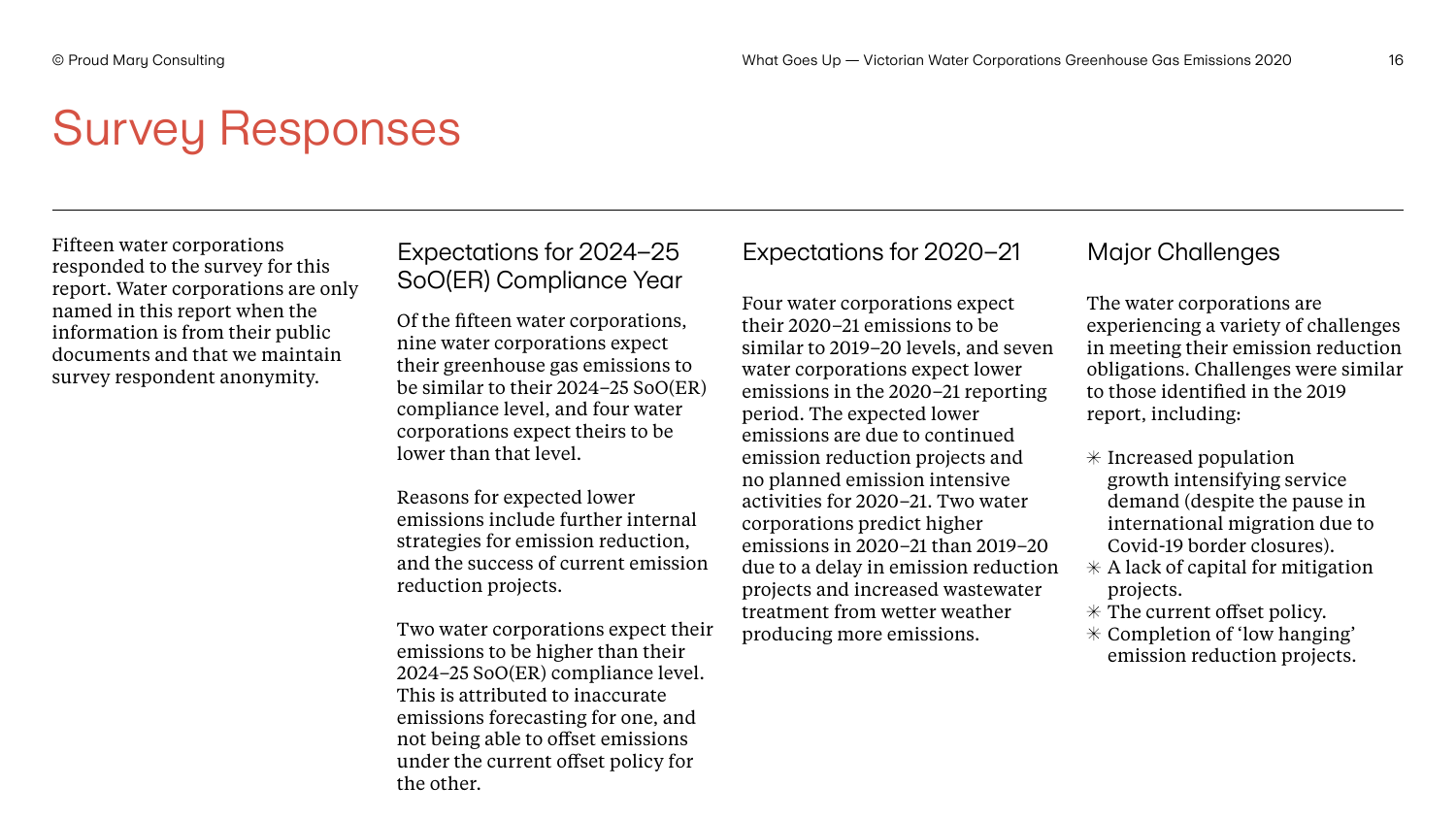## Survey Responses (cont.)

Other challenges that were raised in the 2020 survey responses were:

- $*$  Delivering emission reduction projects in line with the SoO(ER) compliance timeline.
- $*$  Difficulty identifying Scope 1 emission reduction projects, such as offsetting fugitive emissions.
- $*$  Meeting water security needs using energy intensive water sources and distribution.
- $*$  Cost and impact of emission reduction on customers.

 $*$  Nine respondents highlighted the opportunities to collaborate with other water corporations, CMAs, councils and community groups.

- $*$  Three respondents specifically noted partnering with other water corporations in PPAs.
- $*$  Four respondents stated that food waste-to-energy is a key opportunity.
- $*$  Four respondents are planning to produce self-generated offsets through planting vegetation.

### Key Opportunities

The survey highlights are:

- $*$  Commences on 24 October 2021, in time for summer when demand is highest and when the opportunities are greatest for demand response.
- $*$  Opens on 24 June 2021 for registration, classification and

The respondents also noted:

- $*$  Biogas capture
- $*$  Soil carbon
- $*$  Solar
- $*$  Hydrogen
- $*$  Customer water use practices
- $*$  Battery technology
- $*$  Energy efficiency upgrades

#### Emission Reduction Methods

 $*$  Twelve respondents will buy more renewable energy through Power Purchase Agreements. We see a number of water corporations that are active in useful industry forums, including

All fifteen survey respondents will use renewable energy and energy efficiency strategies to reduce emissions, including behind the meter renewables. Ten respondents will use battery storage with renewables.

We think that a number of opportunities are emerging for water corporations, including the new wholesale demand response mechanism (WDRM). The WDRM:

aggregation with the Australian Energy Market Operator (AEMO).  $*$  Will be explained in detail in the final determination and guidelines, which AEMO will publish on 25 March 2021.

More generally, we strongly support water corporations' increasing interest in National Electricity Market design, in the form of policy development and formal submissions through both VicWater and WSAA.

Finally, in the survey: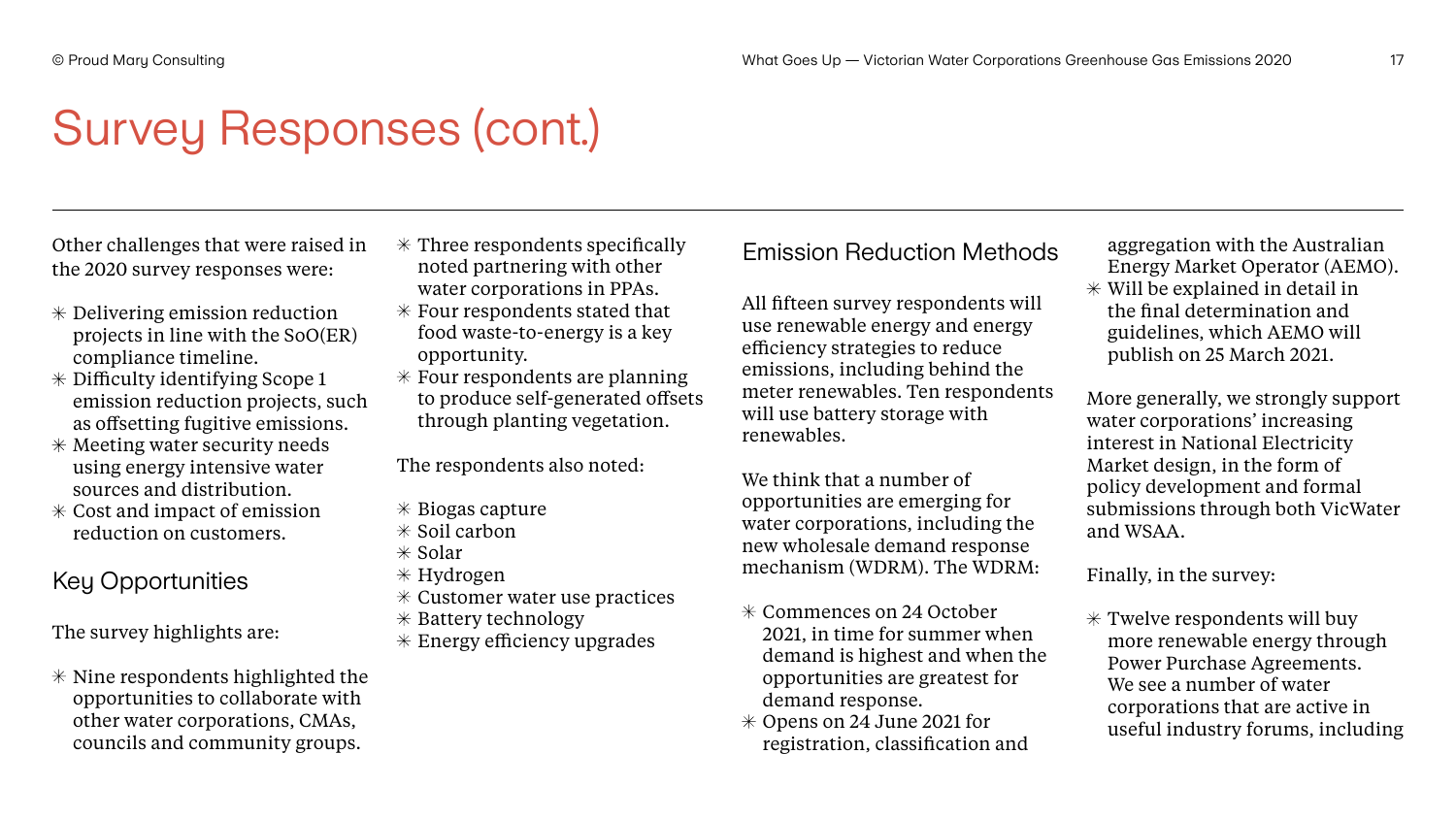## Survey Responses (cont.)

the Business Renewables Centre of Australia (BRC-A), on the buyer side.

- $*$  Eight respondents will use water reclamation plant process optimisation strategies, such as biogas capture.
- $*$  Two respondents will use offsets generated through waste to energy projects.

#### Electricity Demand Management

Three smaller corporations will participate in the WDRM. We see a significant opportunity for larger corporations, too, especially with their opportunities to aggregate loads. Ten respondents intend to participate in the Reliability

and Emergency Reserve Trader (RERT). We understand that the ESC has a positive interest in the corporations' participation across the various types of demand response.

#### Ancillary Services

Six respondents will participate in ancillary services markets. The WDRM will combine the existing category of Market Ancillary Services Provider into the new category of Demand Response Service Provider (DRSP), allowing DRSPs to offer ancillary services and demand response services.

#### Use of Offsets

Most water corporations would like to use offsets. Five water corporations intend to use offsets to meet their 2024–25 SoO(ER) compliance emissions level, and four water corporations are planning to self-generate offsets, but these may not be needed to reach their 2024–25 emissions target. Over half of the respondents would like to use offsets but would prefer to access a broader range of offsets.

We believe that broadening access to offsets to all Victorian carbon offsets available under the Commonwealth Government's Climate Active Carbon Neutral Standard (CACNS) will support emission reduction without risking exposure to low quality offsets.

### LGCs

Six water corporations plan to progressively retire their LGCs between the date of receipt and the 2024–25 compliance year. Five corporations will retire LGCs in the 2024–25 SoO(ER) compliance year. These plans are subject to change based on strategic assessments of the financial implications and emission reduction progress.

#### Compliance Costs

The 2019 survey found no respondents considered passing on the costs of compliance with emission reduction obligation to trade waste customers, whereas this year five water corporations are considering passing on this cost to their trade waste customers. We believe that this has come into focus as most water corporations are now preparing their next price submissions.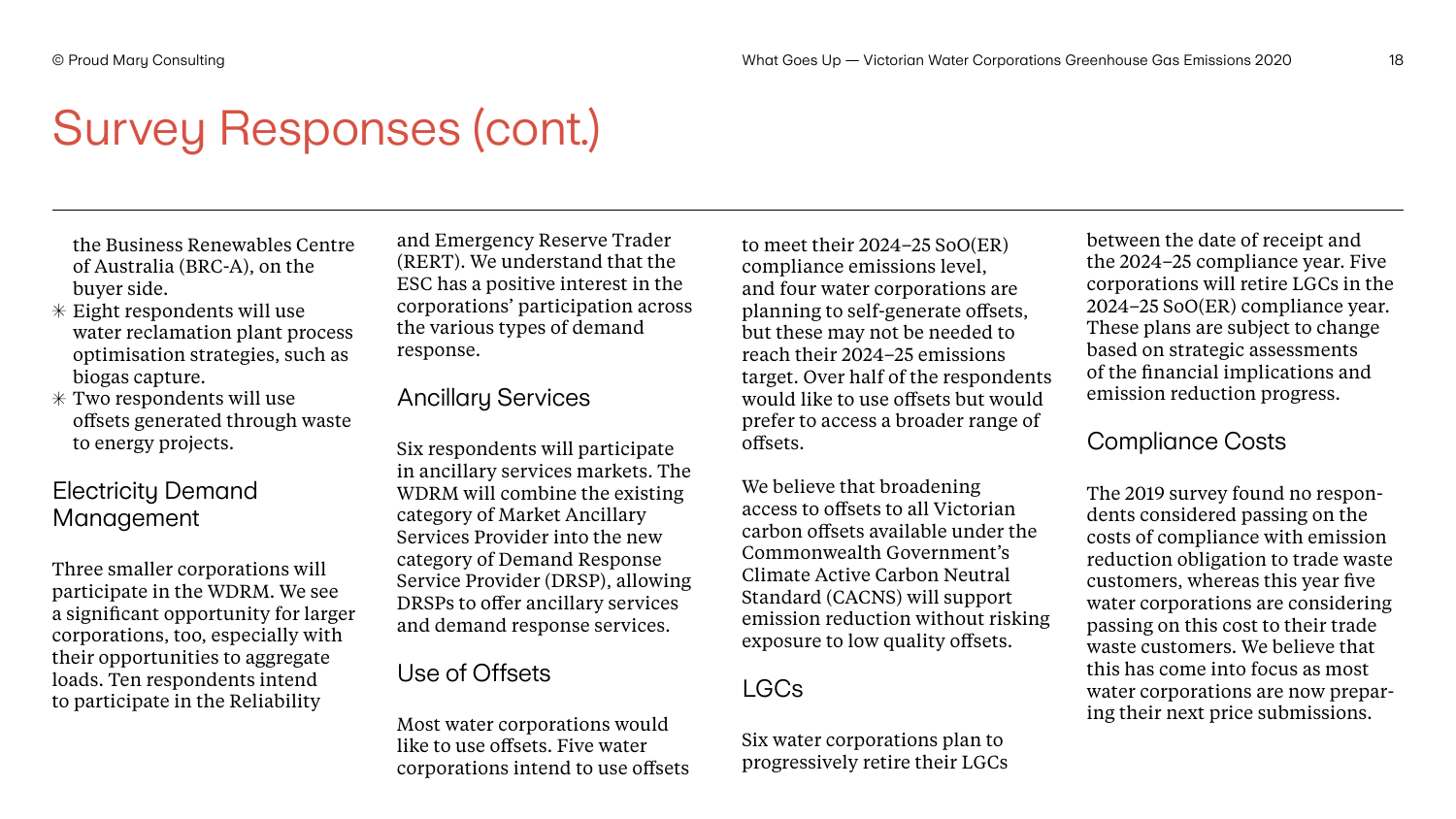## Survey Responses (cont.)

#### Internal 'Shadow' Carbon Valuation

Six respondents use carbon valuation to optimise investment decision-making. Five respondents do not use carbon valuation currently, but intend to do so, or have considered it. VicWater's Policy Platform advocates for Victorian Government support for a shadow carbon price — see [https://vicwater.org.au/vicwater](https://vicwater.org.au/vicwater-policy-platform/)[policy-platform/.](https://vicwater.org.au/vicwater-policy-platform/)

 $*$  The project-level costs of achieving 'net zero', for example, by installing or buying renewable energy.

 $*$  The Australian Carbon Credit Unit (ACCU) price.

The survey respondents indicate that their carbon valuation approaches equate to:

We note the great potential to use carbon values to engage executive teams and boards in high-level decision-making.

#### Community and Customer Engagement

Twelve water corporations are communicating with their customers and community about their emission reduction activities. The most common forms of communication are through social media and customer forums. Communication on water corporation websites and within Annual Reports were also popular.

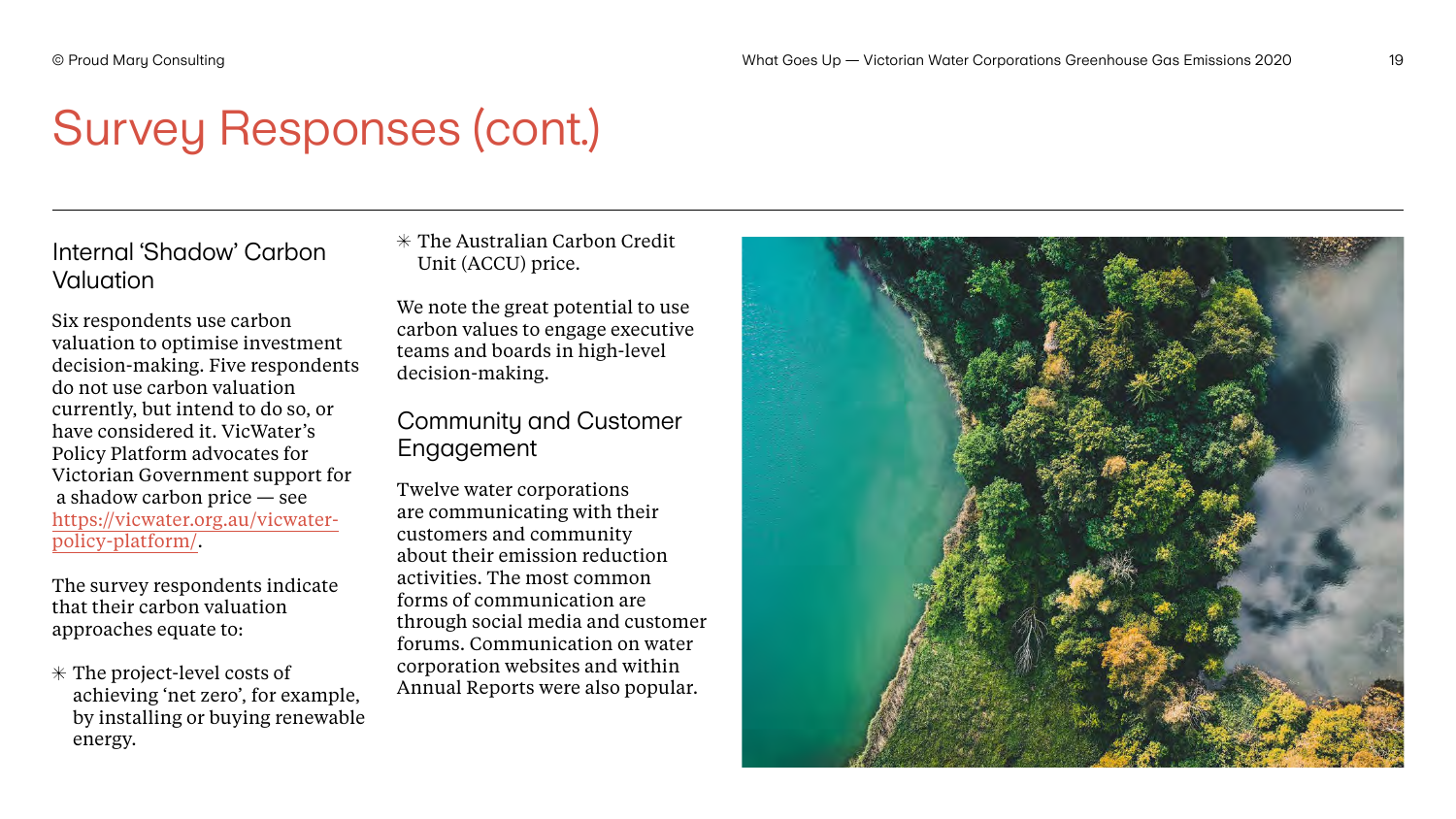### About

Proud Mary Consulting creates public value with clients through advising on policy, strategy, governance and public administration, in relation to water, climate change, environment, sustainability and energy.